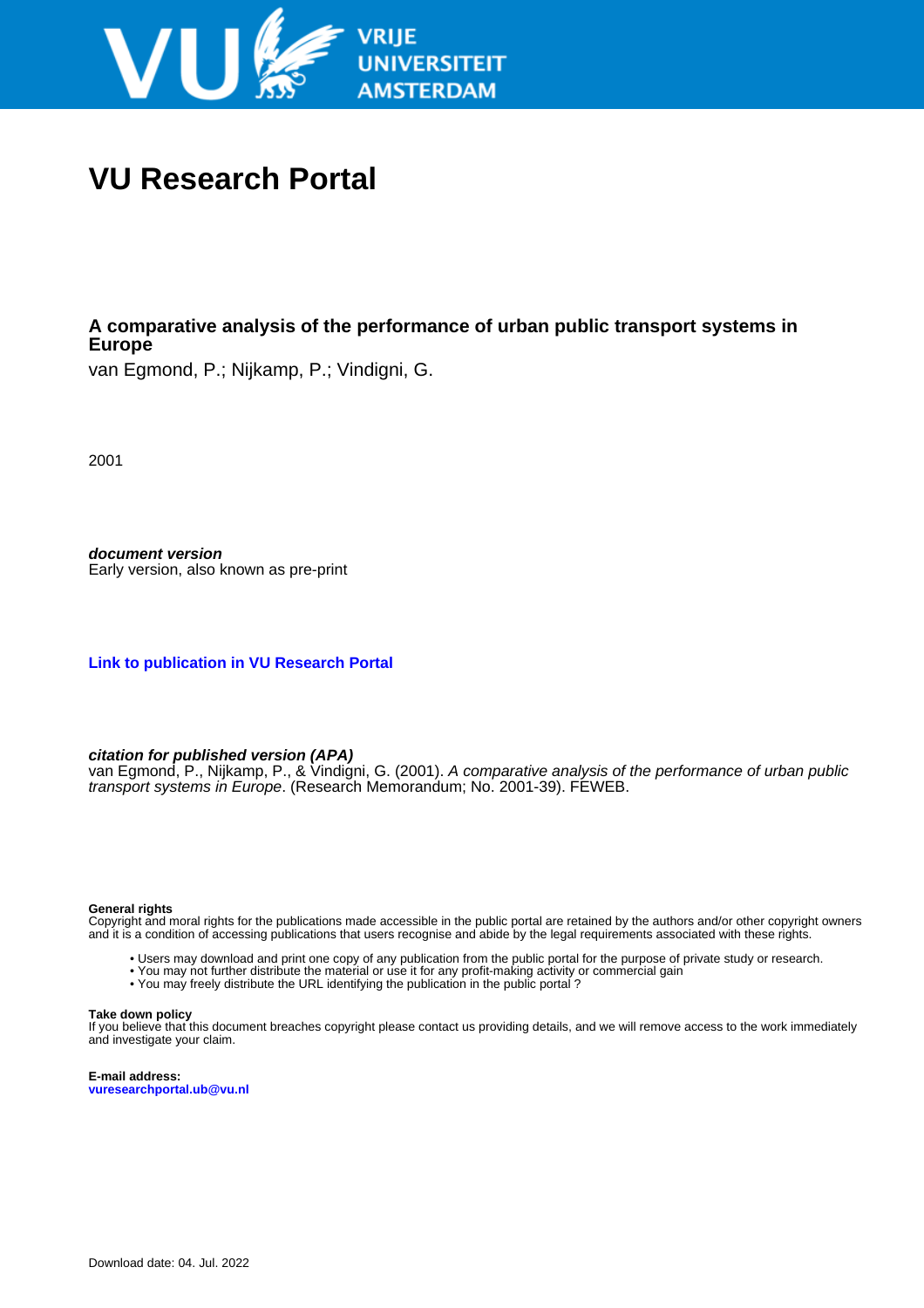# Serie research memoranda

A comparative analysis of the performance of urban public transport systems in Europe

Patrick van Egmond Peter Nijkamp Cabriella Vindigni

Research Memorandum 2001-39

December 2001



vrije Universiteit *amsterdam*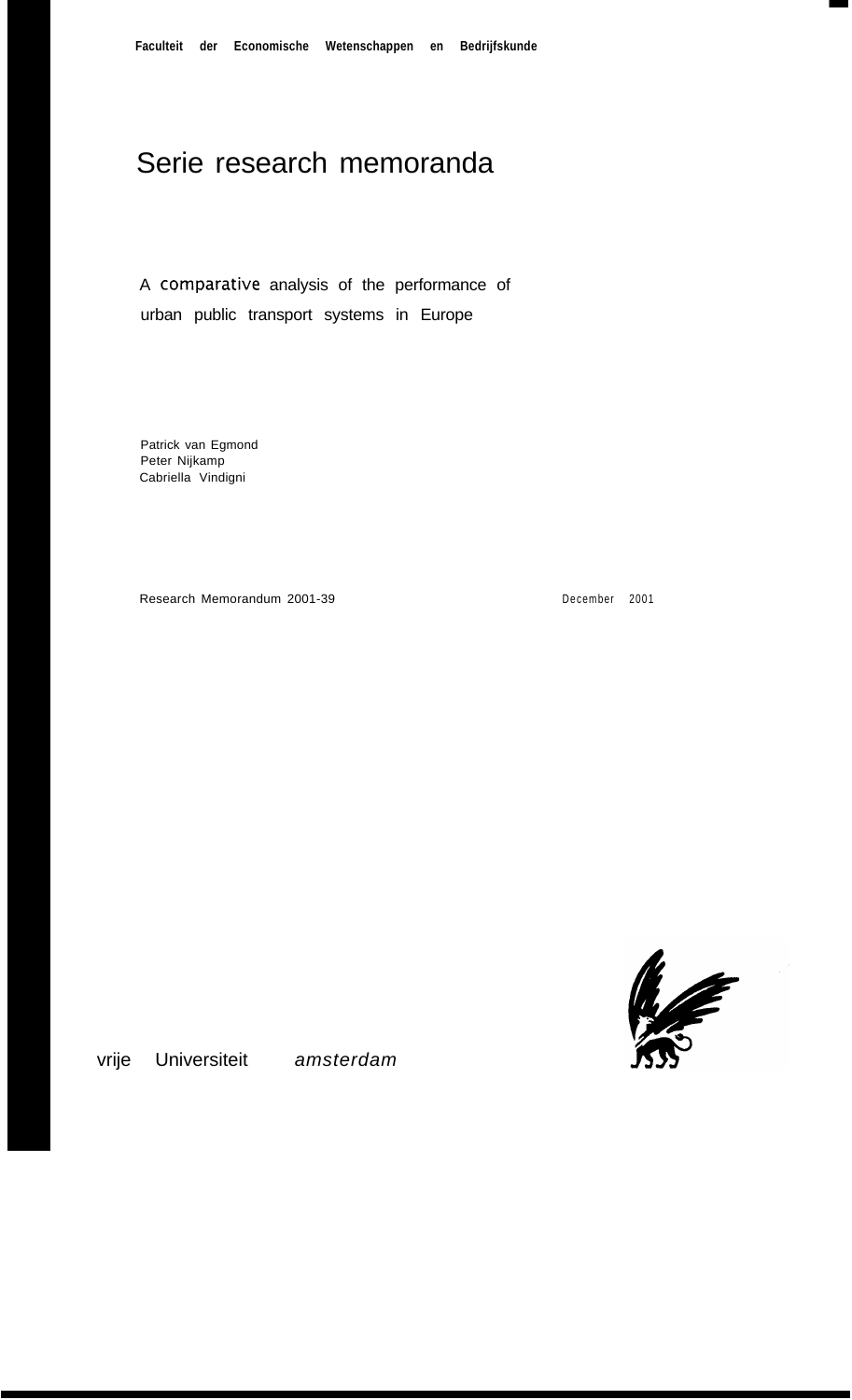## **A COMPARATIVE ANALYSIS OF THE PERFORMANCE OF URBAN PUBLIC TRANSPORT SYSTEMS IN EUROPE**

**Patrick van Egmond** TIS.PT Consultores em Transportes Inovaçao e Sistemas, S.A Lisbon

**Peter Nijkamp** Dept. of Spatial Economics Free University Amsterdam

**Gabriella Vindigni** Dipartimento Scienze Economico-Agrarie Universita degli Studi Catania

#### **Abstract**

Regulatory reform in EU transport policy has forced urban public transport authorities to operate increasingly under a market regime. The EU policy favours in particular a system of limited competition through the granting of concessions to public transport operators. This paper seeks to identify the success conditions for local public transport systems in a sample of 22 European cities. On the basis of extensive field research a systematic performance table of urban public transport systems in these cities is created with the aim to investigate the impact of four classes of critical success factors on the performance of these systems. In the empirical part both a qualitative interpretative analysis and a recently developed tool from artificial intelligence, viz. rough set analysis, is deployed in order to derive policy relevant conclusions.

PNOOI PEPNGV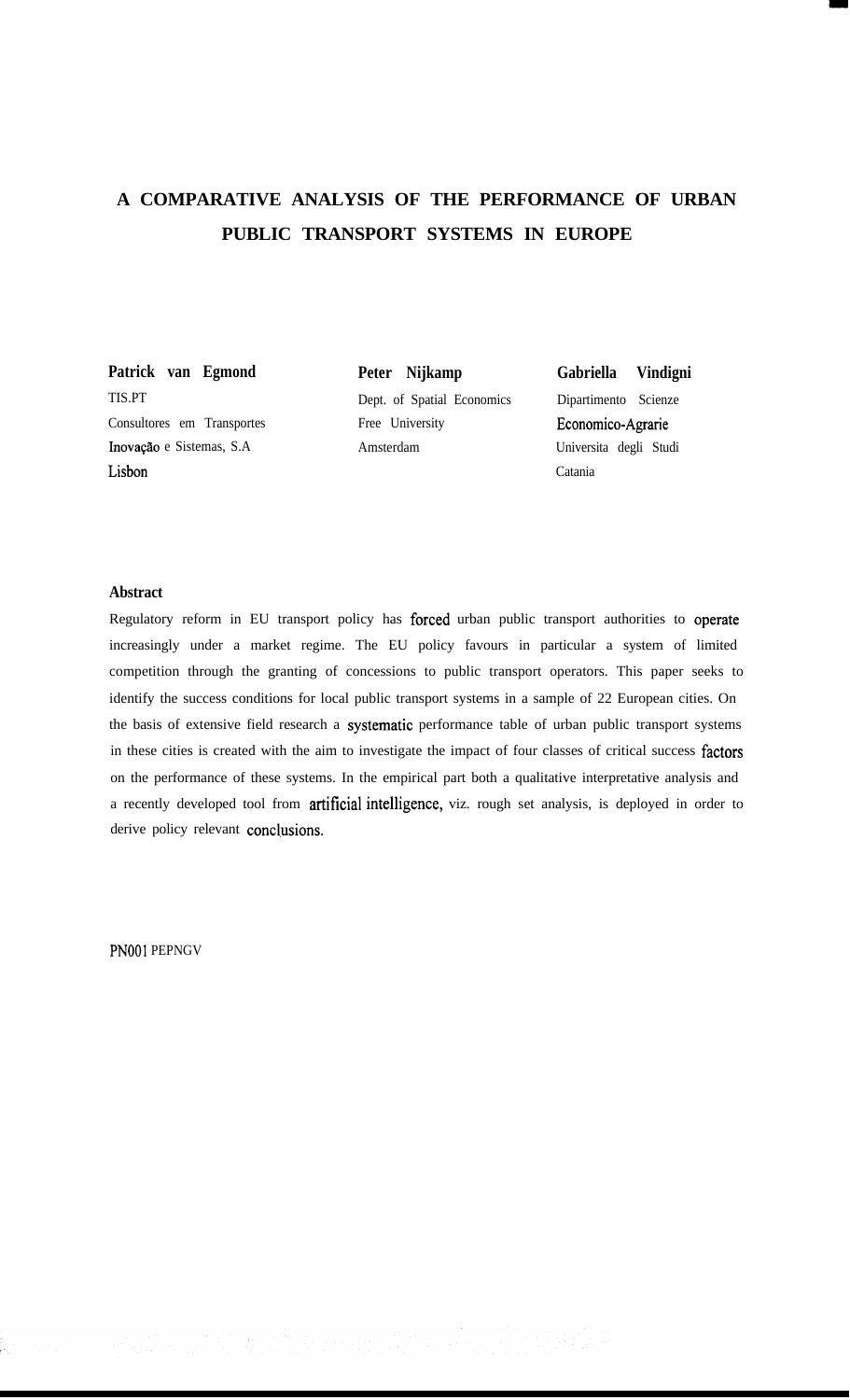#### **1. Setting the Scene**

European integration is a fuzzy term comprising a wide variety of socio-politica1 elements, geographical settings and institutional-economie mechanisms. The European Union has originated from an uncoordinated patchwork of different driving forces, missing networks and self-centred regulatory regimes. The pace towards more coordinated policies, for instance, in the area of a common agricultural policy (CAP) or a common transport policy (CTP), has been long lasting and sometimes fi-ustrating. Nevertheless, Europe is gradually shaping its own politica1 face, a development that urgently needs to take place in the light of the foreseen entry of the accession countries (see also Commission of the European Communities 2001).

One of the policy areas in which the European Commission has been active is transportation policy. Policy development in this area is govemed by two genera1 principles laid down in the Treaty of Europe, viz. the subsidiarity principle and the proportionality principle. The fïrst principle stipulates: *"In areas, which do not fa11 within its exclusive competente, the Community shall take action. (...), only tf and in so far as the objectives of the proposed action cannot be sufficiently achieved by the Member States and can therefore, by reason of the scale or eflects of the proposed action, be better achieved by the Community ",* while the second principle has to be interpreted as follows: *"Any action by the Community shall not go beyond what is necessary to achieve the objective of this Treaty* ". Within this overall framework a common European policy for the transportation sector is being developed.

One of the foundation stones of the CTP is to introduce more market orientation in the transportation sector in order to increase the efficiency in this rather old-fashioned system. Various mechanisms based on policy devolution are at present envisaged, in particular decentralisation, deregulation and privatisation. Through a strong adherence to market principles the transport sector is expected to offer an effective contribution to an efficiency rise in the European unification process. Such a policy is not only needed for cross-border transportation (e.g., the railway sector, the aviation sector or intemational freight transport), but also for public transport at various geographical scales ranging from interregional to local transport. The European Commission is at present developing a comprehensive framework of appropriate regulations and financial incentives in order to favour the performance of public transport with the help of *market incentives.* From the three possible idealtypical organization forms of public transport, viz. a public monopoly with closed markets, a system of limited competition and a system of entirely deregulated markets, the Commission supports a fiamework based on *limited competition.*

The present study aims to test whether the gradual transition towards a system of limited competition for urban public transport (or urban mass transit) has been successful in terms of a better achievement of the targets set by the public transport authorities. In addition, the study aims to identify the critical success factors for the achievement of the success (or the lack of success) of public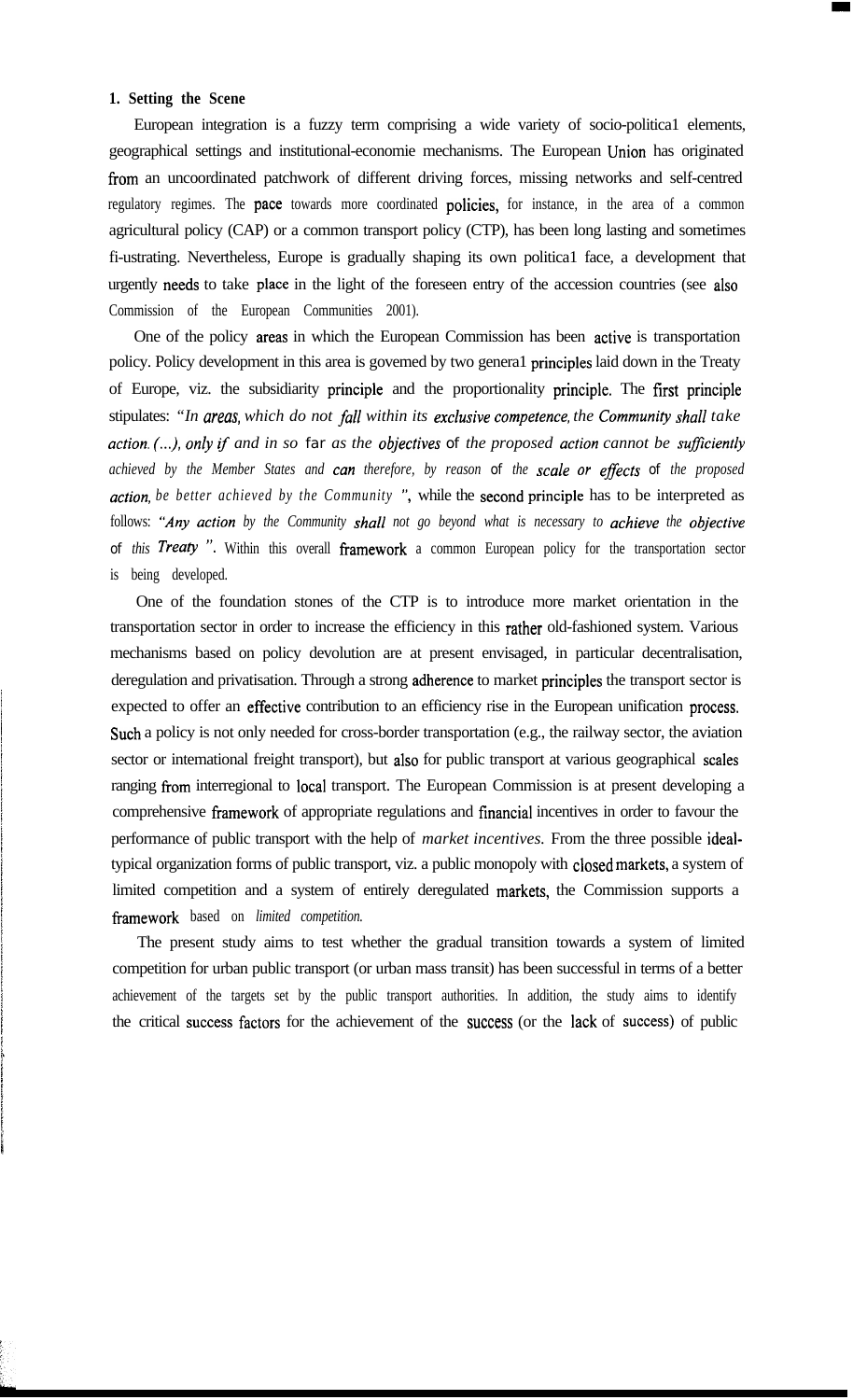transport systems in various urban regions in Europe based on both a taxonomie interpretation and a meta-analytic comparison.

This paper is organized as follows. In Section 2 a concise introduction into European policy on (urban) public transport is offered; particular attention wil1 be given to various policy objectives which serve as a frame of reference for judging the actual achievement of urban public transport systems. Next, we wil1 offer an overview of various organizational forms of urban public transport systems in Section 3. As a step towards a practica1 policy analysis Section 4 will map out the various critical success factors for these achievements. In Section 5 the data base for our taxonomie analysis of various European urban public transport systems wil1 be presented. A substantive interpretation of empirical findings and results of a more rigorous analytical method for handling smal1 sample qualitative data in comparative case study research, viz. rough set analysis, based on meta-analytical principles, are contained in Section 6; the resulting policy rules wil1 be interpreted as well. And finally, the paper will be concluded with some policy perspectives.

#### **2. Basic Elements of European Urban Public Transport Policy**

Transport is one of the connecting principles of European integration policy (see Nijkamp et al. 1998). This applies to al1 geographical levels ranging from intemational to local. For example, at the intemational level, the policy on Trans European Networks (TENs) is of utmost importance. At the local level, the EU competence regarding the operation of local networks is limited by the abovementioned principles of proportionality and subsidiarity, but the genera1 objective of favouring efficiency in European transport systems applies here as well, beside the fulfilment of socio-economie objectives (such as employment generation) and environmental objectives (e.g., reduction in  $CO<sub>2</sub>$ emissions in the transport sector).

Urban transport is generally seen as a public service of great importance. At the individual leve1 it is a service that meets the needs of mobile citizens, while at a societal leve1 it contributes to quality of life and sustainability. The EU directorate-genera1 on Transport has even positioned public transport as a crucial service for European citizens (see DG Transport 1996), witness the following statements: *"Needs of citizens are put at the centre of decisions about transport provisions",* and: *"Ideally, public transport should be accessible, aflordable and available to al1 citizens. Financial and technical considerations may constrain this, but the Commission believes that the goal is important and worth of debate... ".* The Commission's policy, therefore, is focussed on a higher use intensity of public transport.

Clearly, a major weak element in the provision of high quality urban and suburban public transport is the low transparancy in the organization of European public transport. The organizational models range from public enterprises (with a dominant role of public authorities in ownership, planning and operation) to private enterprises in deregulated markets. Public monopolies have become notoriously inefficiently operating firms due to lack of incentives in a protected market. Privately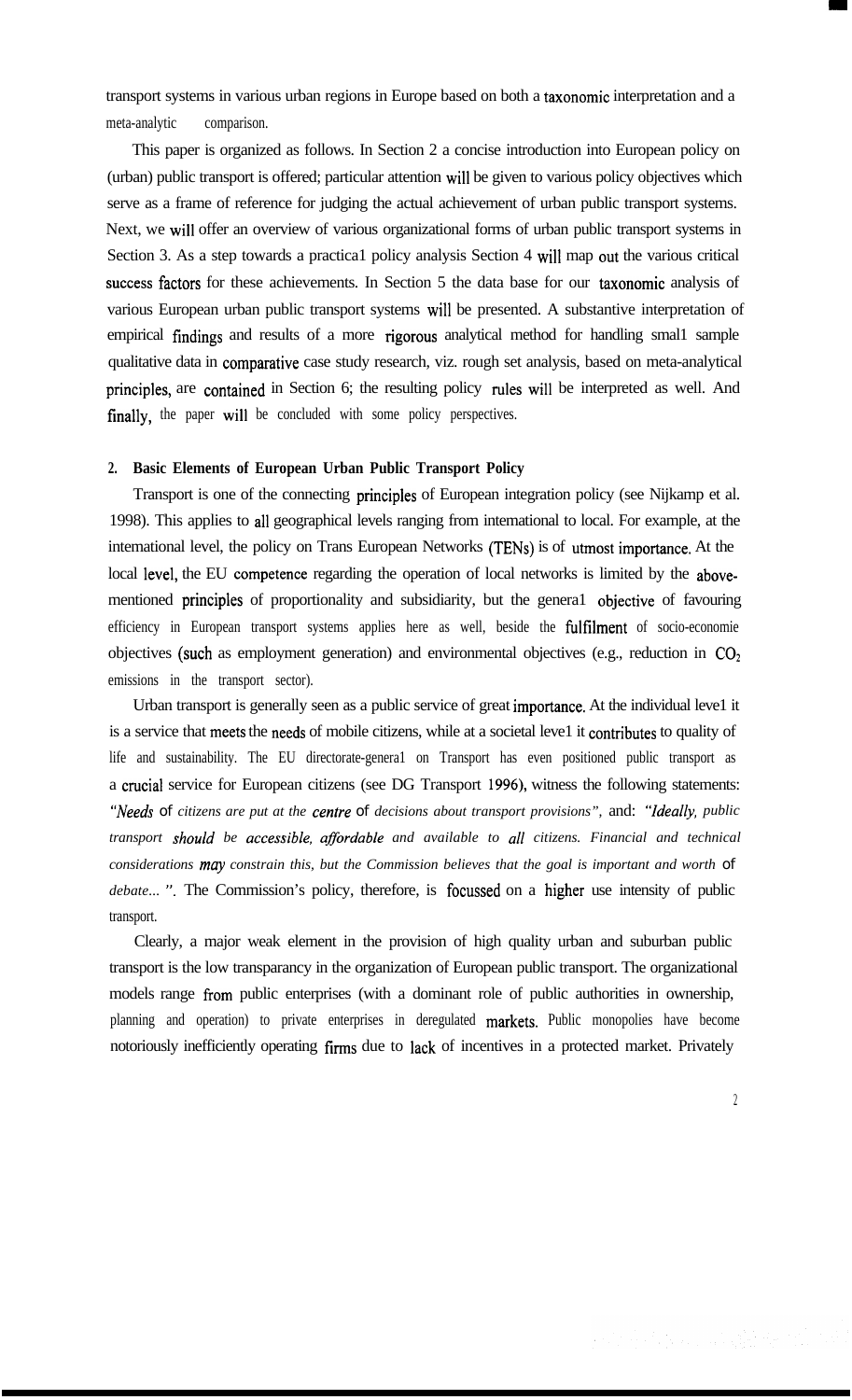organized firms in the public transport market are assumed to operate much more efficiently, but this efficiency rise may be offset by a loss in terms of integration of public transport systems (see also Van Ooststroom 1998). Consequently, the European Commission has formulated a blend of these two extreme forms that might offer a better compliance with the needs of both citizens and society at large. This organizational mix presupposes a light regulation, which may favour the achievement of production efficiency, tost efficiency, socio-economie objectives and client orientation.

The semi-market model advocated by the Commission is based on a system of concessions to be granted on a competitive basis by responsible public authorities to various public transport operators. The regulatory and operational framework of the services to be offered has to be specified by the public authority. This model has two major consequences. First, it leads to a shift in the mission of a public transport operator from a duty to deliver a service toward the establishment of a contract between two parties, viz. the public authority and the operator, so that the two roles cannot coincide anymore. Clearly, in the accompanying legal framework the rights and duties of both parties (e.g., geographical coverage of the transport service, frequency and tariff structure) have to be specified. In the second place, the concession model introduces clearly market incentives, as a concession has only a limited time span and a new concession is subject to a call for tender. The new regulatory framework of the EU in the area of public transport comprises the following genera1 objectives (see DG Transport 1996):

- *- to entourage increases in use ofpublic transport;*
- to *encourage* system integration **and fulfilment** of public service requirements;
- *- to establish incentives for service providers and planning authorities to improve accessibility, eficiency, quality and user friendliness of public transport systems;*
- *- to promote financial conditions required for making public transport services more attractive, both for public andprivate investors;*
- **-** to ensure minimum requirements in respect of the qualifications of staff, thus guaranteeing *high levels of reliability, safety and security;*
- *- to safeguard jlexibility in relation to specijc national, regional and local priorities and the particularities of national legal systems.*

These objectives would stimulate a strong public transport sector in Europe and eliminate existing barriers that induce inefficiencies. The operationalisation of the above principles at a local scale is mainly a responsibility of public authorities at a local or regional level.

Another possible govemment intervention in the public transport sector may be based on the provision of subsidies or loans, from either the European Regional Development Fund (ERDF) or the Cohesion Fund (CF). Financial means from the ERDF can be obtained in order to stimulate small- and medium-size enterprise activities, to favour generally productive investments, to improve weak infrastructures or to encourage local development. Support from the CF serves to favour socio-

3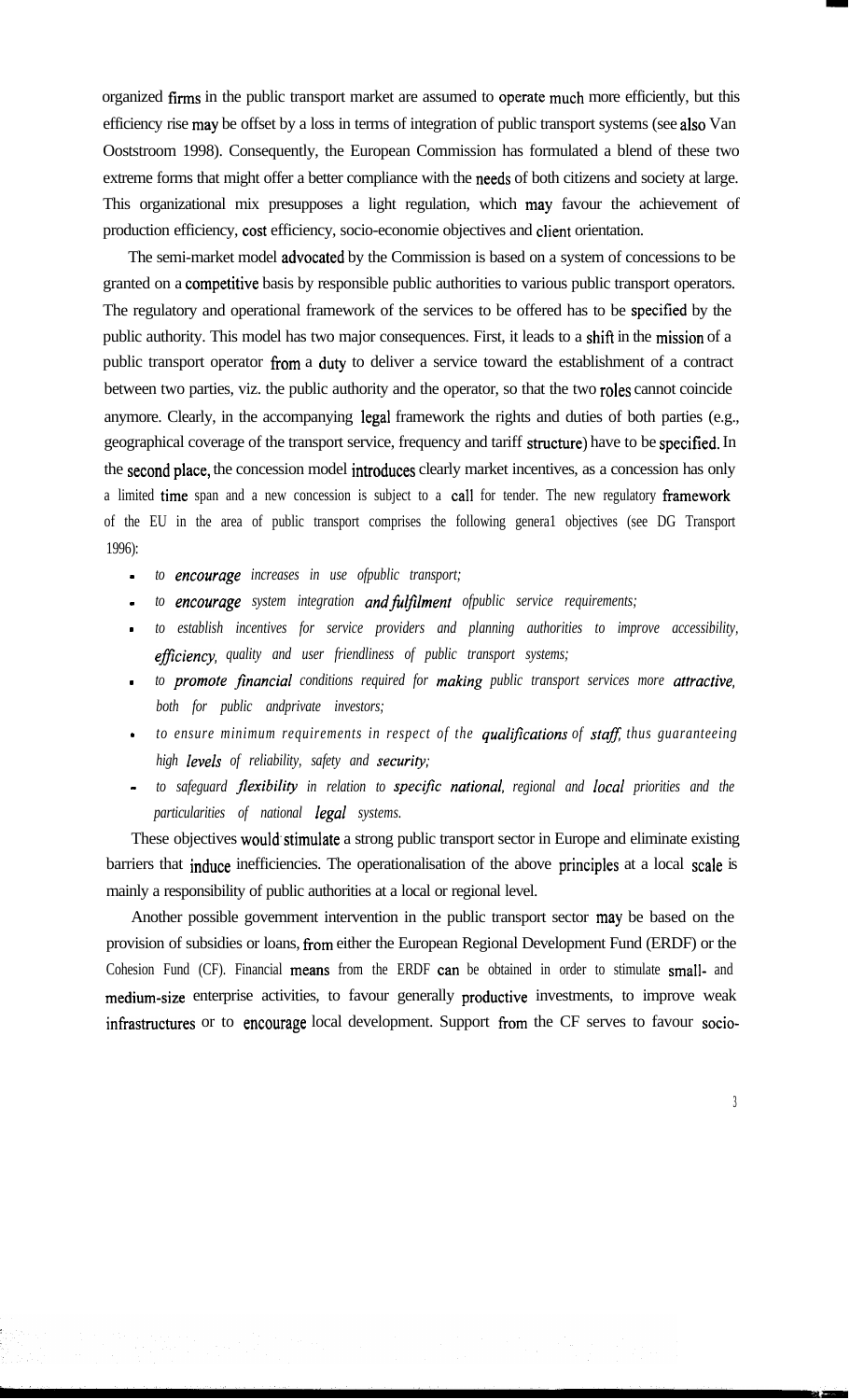economie integration in Europe, inter alia for the improvement of accessibility or connectivity to the TENs.

#### **3. The Organization of Local Public Transport Systems**

Local public transport (LPT) systems - in EU countries and world-wide - exhibit an enormous variety of appearances in terms of organization and relationships with stakeholders, as well as of planning and control systems. In the framework of our study we will deploy a practical classification of LPT systems on the basis of the *'right* **of** *initiutive'*, where the fundamental and legal decision on how to organize an LPT system rests either with a public authority or with the market. In the first case, the transport authority has a forma1 monopoly, whereas in the second case LPT initiatives originate from the - often anonymous - free market system (though restricted by legislation and regulatory measures). Figure 1 offers a systematic further distinction of the possible organizational structures of the above major classification.

The LPT system is usually operating in a complex force field with several key players. In our taxonomie approach we make the following distinction:

- consumers/users  $(C)$
- $local$  voters  $(K)$
- $\bullet$  local authorities  $(A)$
- public transport  $firms$  or operators  $(0)$

This list of stakeholders can be used as the basis for an integrated typology of the two abovementioned initiatives in relation to entry conditions to the LPT market.



Figure 1. Taxonomy of LPT initiatives

The parties involved with LPT systems (i.e., A, C, K, 0) execute different roles and functions on the market for collective passenger transport. In particular, the following activities and tasks can be distinguished:

supply (delivery) of LPT services to clients (D)

4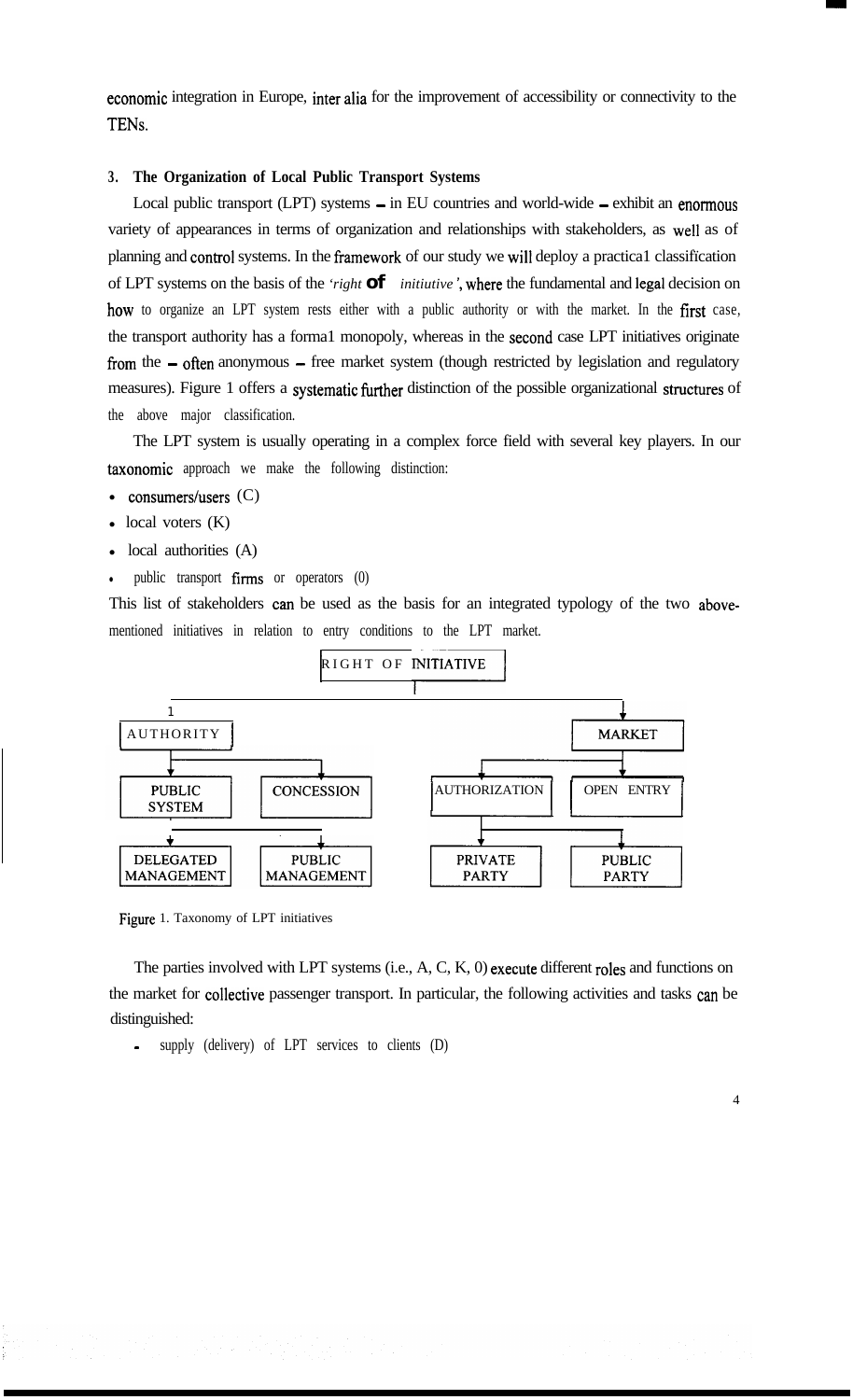- payment for LPT service provision (P)
- democratic (voting) impact on quality and quantity of LPT services or systems (V)
- public regulation of supply and/or demand of LPT services (R).

The execution of these tasks and roles brings the four above-mentioned parties together, as these items make up the linking pins between the parties concemed. The linkage structure between these four classes of stakeholders can now schematically be mapped out using a connectivity matrix (see Figure 2).

| Linkag                                           |                             |              |   |   |  |
|--------------------------------------------------|-----------------------------|--------------|---|---|--|
| e                                                |                             |              |   |   |  |
|                                                  |                             | $\mathsf{C}$ | K | O |  |
| to                                               |                             |              |   |   |  |
| from                                             |                             |              |   |   |  |
|                                                  |                             |              |   |   |  |
| $\overline{C}$                                   |                             |              |   |   |  |
| K                                                |                             |              |   |   |  |
|                                                  |                             |              |   |   |  |
| Figure 2. A connectivity matrix between the four | stakeholders in LPT systems |              |   |   |  |

The **nature** of the linkage between A, C, K and 0 in a given LPT constellation can be denoted by filling the entries of the matrix with the corresponding relevant items D, P, V or R. In this way, a systematic way of depicting (almost) all relevant LPT constellations is achieved. Of course, there are many organizational forms of stylised linkage pattems. By way of illustration we will present here one arbitrary possible LPT constellation, namely one based on a LPT initiative from the market accompanied by a system of public authorisation. The corresponding connectivity matrix is in this case the following (see Figure 3).

| A | $\mathbf C$ | ${\bf K}$ | $\mathbf{O}$ |
|---|-------------|-----------|--------------|
|   |             |           |              |
|   |             |           |              |
|   | ${\bf R}$   |           | $\mathbf R$  |
|   |             |           | P            |
|   |             |           |              |
|   | D           |           |              |
|   |             |           |              |

Figure 3. Connectivity structure of a market-based LPT constellation govemed by a system of public authorisation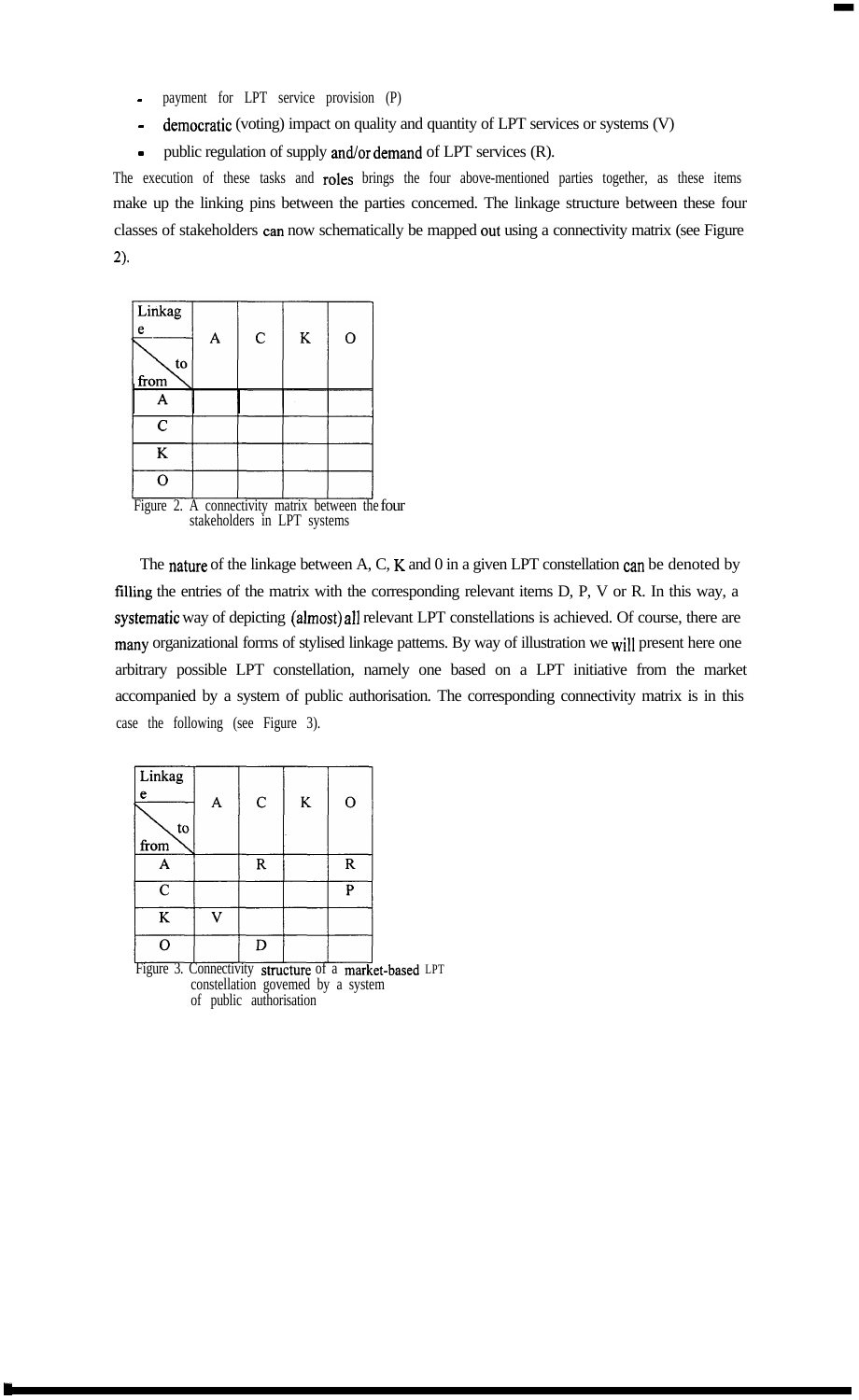In an ideal-typical form this constellation can also be represented as follows (see Figure 4).



Figure 4. Illustrative organization of an LPT market system under a regime of a public authority

Needless to say, there are numerous types of LPT constellations that can be depicted by the connectivity matrix in Figure 2 (see for a review also Van Egmond 2001). Systems of public monopoly, subsidised LPT systems, competitive tender procedures, selective concessions, delegated management, or public ownership can all systematically be handled in this way. This approach can be extended by including as driving forces, besides extemal environmental factors, also different levels of planning competence in LPT systems, notably strategic, tactical and operational planning. This will be further discussed in the next section.

#### **4. Success Factors of LPT Systems**

To increase the use and efficiency in LPT systems it is necessary to gain more insight into the driving forces or determinants of the performance of such systems. Base on the various EU directives referred to above, a subdivision may be made into two classes of objectives. First, there are socioeconomie performance criteria, in particular, the increase in the use of LPT systems, an improvement in environmental quality conditions or a contribution to employment. In this framework, one may also mention accessibility, quality, availability and affordability of LPT services. In the second place, there are financial-economie performance criteria, in particular intemal tost-efficiency and customeroriented effectiveness. This complex set of interlinked objectives/criteria for the functioning of LPT systems is depicted in Figure 5. Clearly, the actual fulfilment of such policy goals would have to be 'explained' from a set of generic and site-specific background factors. The main indicator for policy success is the usage of local mass transit systems, which is a composite indicator of many underlying policy-relevant criteria as described in Figure 5.

The performance of LPT systems is thus critically contingent upon a set of major driving forces (critical success conditions, abbreviated as CSCs). These are:

- **Q** extemal factors
- **Q** strategic factors
- □ tactical factors
- 0 operational factors.

6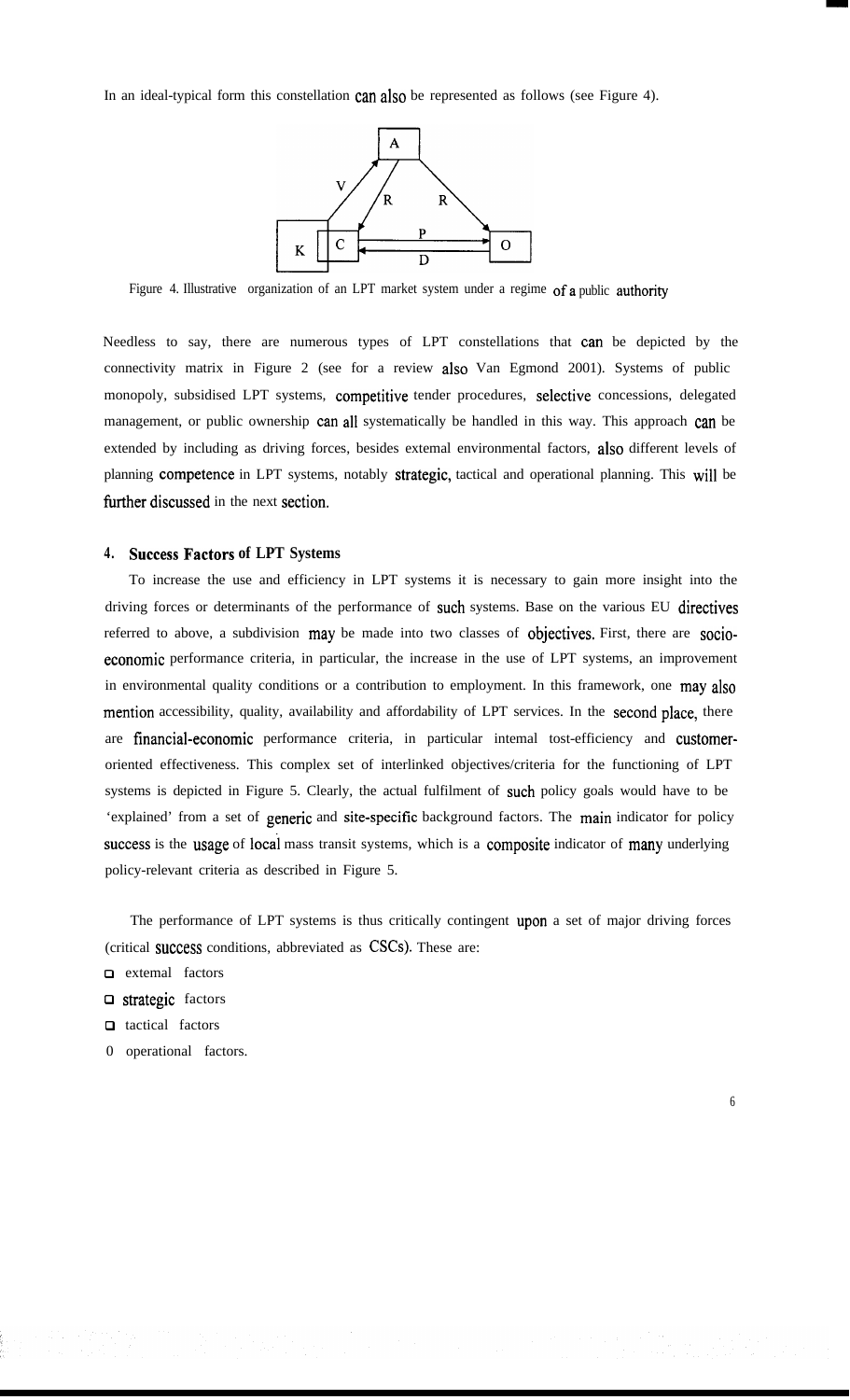We will concisely describe these 4 CSCs.



Figure 5. Interaction scheme of LPT objectives/criteria

#### A. *External CSCs*

These factors cannot be controlled by the LPT agency concemed. We will distinguish here 3 major extemal CSCs:

- Al. *population*. This factor refers to the potential demand for LPT services and represents also an efficiency indicator in relation to the critical mass of LPT users (including also the population from adjacent areas as well as tourists).
- A2. *population density*. This factor is a proxy for the economies of geographical density and influences the type of LPT systems offered.
- A3. *population distribution.* This factor refers in particular to the degree of uniformity or heterogeneity in the geographical dispersion of people (e.g., a poly-nuclear structure versus an urban-rural dichotomy).
- A4. *incidental large urban manifestations.* Large urban manifestations such as exhibitions, sports events or cultural events exert a significant but ad hoc impact on the performance of LPT systems.

B. *Strategie CSCs*

The goals of LPT systems are also influenced by strategie factors determined by the various stakeholders, in particular national, regional and local authorities. The strategie factors distinguished here are:

B 1. *politica1 interest.* In both publicly organized and market-oriented LPT systems public authorities have a significant impact on the functioning of LPT systems through both regulating and facilitating interventions.

7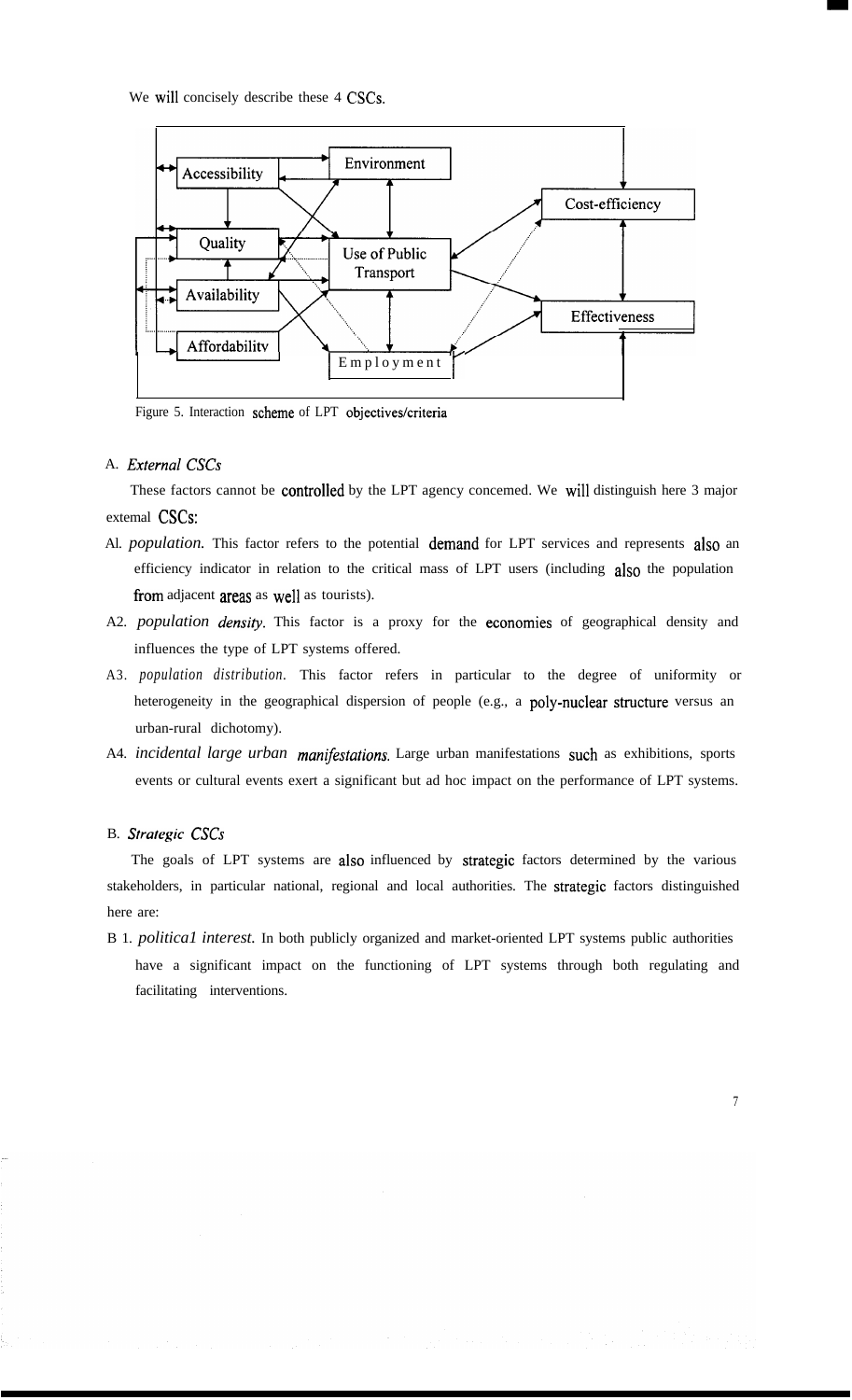- B2. *specific LPT regulutions*. Within the EU context of subsidiarity and proportionality many initiatives have been developed which aim to improve the efficiency in the LPT sector. Regulatory uncertainty may have a negative impact on the LPT performance.
- B3. *integrated LPT and urban development.* Urban and suburban development plans need to be supported by sufficient availability of LPT systems. Such an integration needs to be realized on both a structural and a project basis in order to attract suffícient demand.
- B4. *coordination between LPT sector and public authorities.* In this framework various tasks play a role, such as granting concessions, evaluation of licences by a responsible public authority, provision of subsidies etc.

### *C. Tactical CSCs*

The tactical leve1 addresses the question how genera1 objectives can be converted into an actual implementation of LPT services. The following categories can be distinguished:

- Cl. *orgunizational frumework.* The organizational constellation refers in particular to the right of initiative as spelt out in Figure 1.
- *C2. financiul fiamework.* The financial ramification is concemed with fïnancial aspects of various LPT tasks including the contractual aspects (e.g., management contract, gross cost contract, net cost contract).
- *C3. subsidies.* These forms of financial support comprise both structural and non-structural subsidies. The latter category concerns fïnancial assistance for ad hoc projects. Structural subsidies can be subdivided into direct and indirect subsidies. Direct subsidies mean a transfer to the LPT operator, while indirect subsidies mean a financial support via the user. Also cross-subsidisation between various public services or LPT services is possible.
- *C4. private-public partnership.* This type of co-operation between the public sector and the private sector may relate to both the operational execution of LPT services and the operation of LPT infrastructure projects. The motives for this co-operative mode are inter alia: benefits from synergy, multifunctional development, blend of regulatory and business culture, better coverage of market risks etc.
- *C5. symbiosis between LPT and other transport modes,* A better integration may generate win-win situations, e.g., in case of multi-modal passenger terminals.

### D. *Operational CSCs*

At the operational leve1 we address the actual supply and execution of LPT services, in particular production and sales activities. The following factors can be distinguished here:

Dl. *variety in supply of LPT services.* Relevant categories are inter alia: bus, tram, metro, train, people mover etc.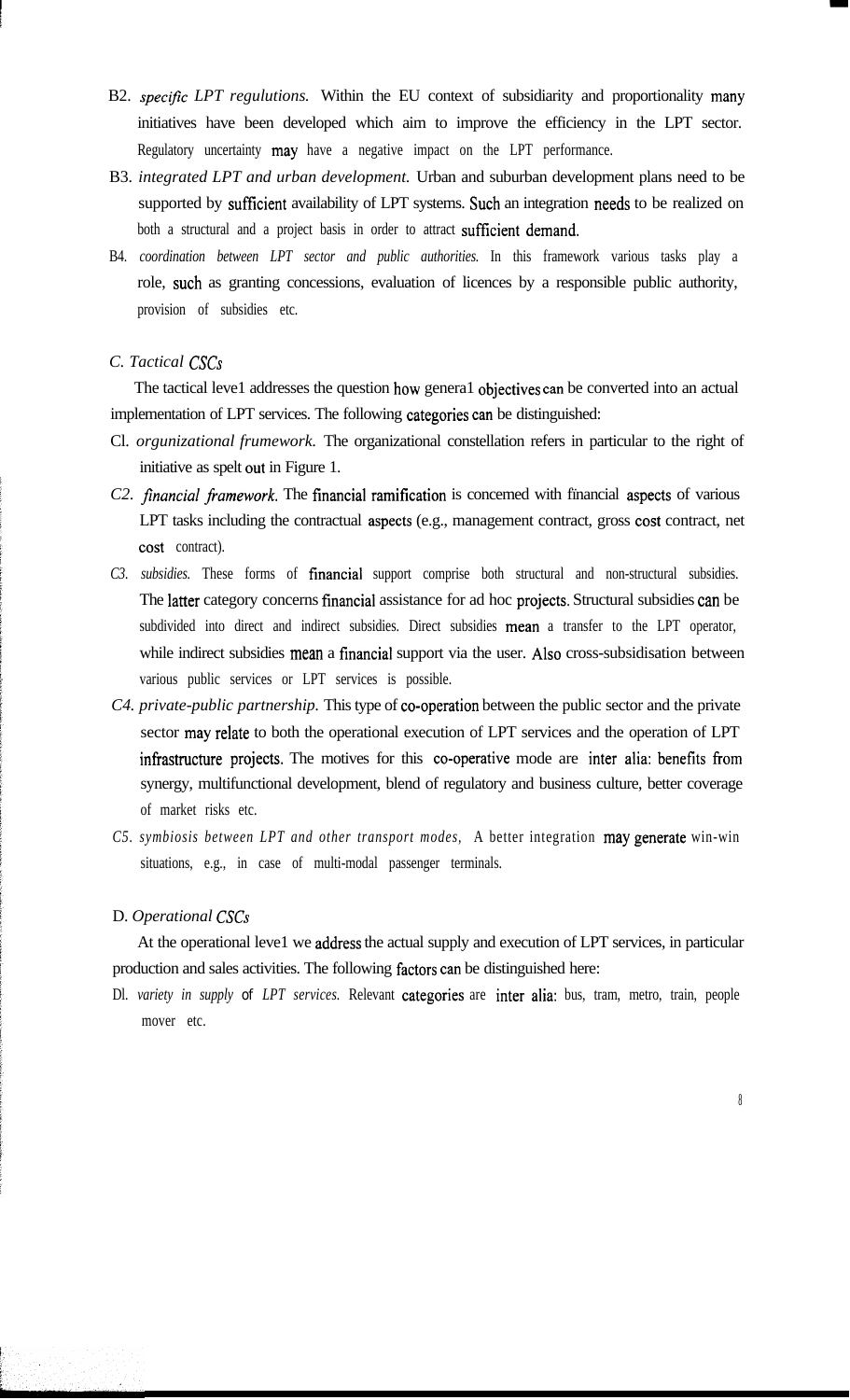- D2. *privilegedposition of LPT compared to other traffic.* Priority rules for LPT may offer this system a more competitive position.
- D3. *density of LPT*. Density may refer to both the service (e.g., frequency and intensity) and the infrastructure.
- D4. *integration of LPT.* The various LPT systems may have a higher degree of cohesion through the integration of fares, logistics, routing etc.
- D5. *LPT marketing and information.* This factor refers to the need for market and client orientation of a modern LPT sector.

These CSCs will now be used as a test framework for a comparative analysis of LPT systems in various European cities.

#### **5. Creation of the Data Base on LPT Systems in European Cities**

The classification of the CSCs discussed in the previous section needs a further operationalisation by indicating to which extent the various LPT objectives and CSCs are realised in each of the European cities investigated in our study. The European case cities selected in our study cover a wide range of urban size categories and of organizational/regulatory frameworks and offer a representative cross-section of different urban public transport constellations. This wil1 allow a comparison of both urban regions of similar sizes but functioning under different arrangements and of urban regions of various sizes but functioning under similar arrangements (cf. also Yin 1994). The following cities were ultimately chosen (see Table 1).

| 1. Athens                     | Dresden<br>9.             | 17.Mannheim/Heidelberg/<br>Ludwigshafen |
|-------------------------------|---------------------------|-----------------------------------------|
| $\overline{2}$ .<br>Barcelona | Dublin<br>10.             | 18. Oslo                                |
| 3. Berlin                     | ll. Hagelanden            | 19. Paris                               |
| 4. Bern                       | 12. Hanover               | 20. Rome                                |
| 5. Bordeaux                   | 13. London                | 2 1. Stockholm                          |
| 6. Brussels                   | 14. Leeds                 | 22. Vienna                              |
| 7. Budapest                   | 15. Lisbon                |                                         |
| 8. Copenhagen                 | 16.Malmö/Lund/Helsingborg |                                         |

Table 1. List of selected European case cities

For each city in this list the set of performance (success) indicators included in Figure 5 has been assessed in a qualitative (categorical) form by using local expert information (see for details Van Egmond 2001). These scores are based on the degree of fulfïlment of objectives included in Figure 5. The centra1 objective is usage of urban mass transit systems, as a result of the various background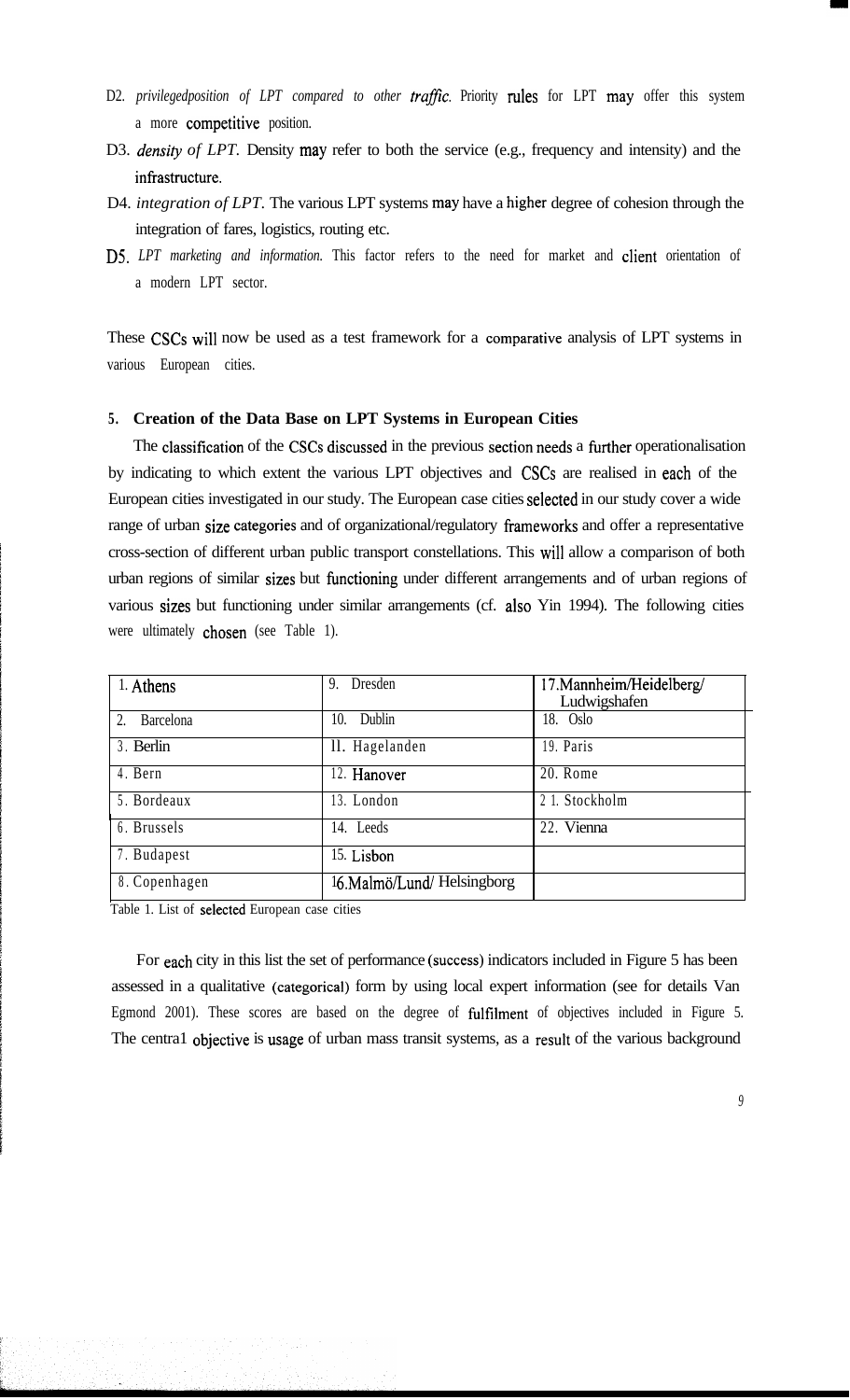factors included in this figure. An expert summation of all these individual performance criteria may then lead to a comprehensive score for the LPT success according to the following trichotomic classification of the performance of a given LPT system in any of these cities: successful (score 1); moderately successful (score 2); unsuccessful (score 3); unknown success receives a code 4. The actual performance assessments based on reports, articles, yearbooks, research, intemet and casual interviews can be found in the first row (P) of Table 3.

To map out in a categorical form the CSCs for each city a codified qualitative information table has to be deployed (see Table 2.). Next, empirical estimates of all 18 factors determining the CSCs have been made for all 22 European case cities, again based on various local information sources on LPT. With the help of extensive comparative fieldwork the codification included in Table 2 has been assessed for each individual city. The empirically estimated information is contained in Table 3 under the headings A through D. The information in the latter table wil1 now be treated in two steps. First, we will offer a qualitative interpretation of the results, based on an analysis of frequencies of CSCs in this matrix. Next, we wil1 deploy a new multivariate classifïcation method for nomina1 measurement scales, coined rough set analysis.

#### **6. Empirical Results**

' ,. ,, ,.

A qualitative inspection of the coded data matrix (Table 3) offers already quite some interesting insights. The performance scores in Table 3 demonstrate that from our sample of 22 European cities at least 5 cities are regarded as having an unsuccessful operation of their LPT systems. A moderate success is claimed by 9 cities, while a good performance can apparently be found in 7 cities. For one city the performance of its LPT systems could not be unambiguously defined. So the general finding is that the present conditions of a European policy of limited competition has led to rather successful outcomes, since a total of 16 cities out of 22 cases has moderately to high successful LPT systems (measured in terms of an increase in the use of LPT).

From the set of 22 cities a total of 16 may be considered as cases of limited competition, the dominant organizational form of EU LPT systems. From these 16 cases, a total of 10 may be interpreted as based on initiative by the public authority, while the remaining ones represent an initiative by the market (or an ambiguous case). In general, these cases appear to yield rather promising results. Thus, one may conclude that the adoption of a specific organizational-institutional form of LPT based on limited competition provides the conditions for a balance between the sociopolitical objectives of sound socio-economie and financial-economic development of LPT systems.

If we make a distinction into extemal, strategic, tactical and operational background conditions for the performance of LPT systems, then we arrive at the following genera1 conclusion on their impact on the LPT performance.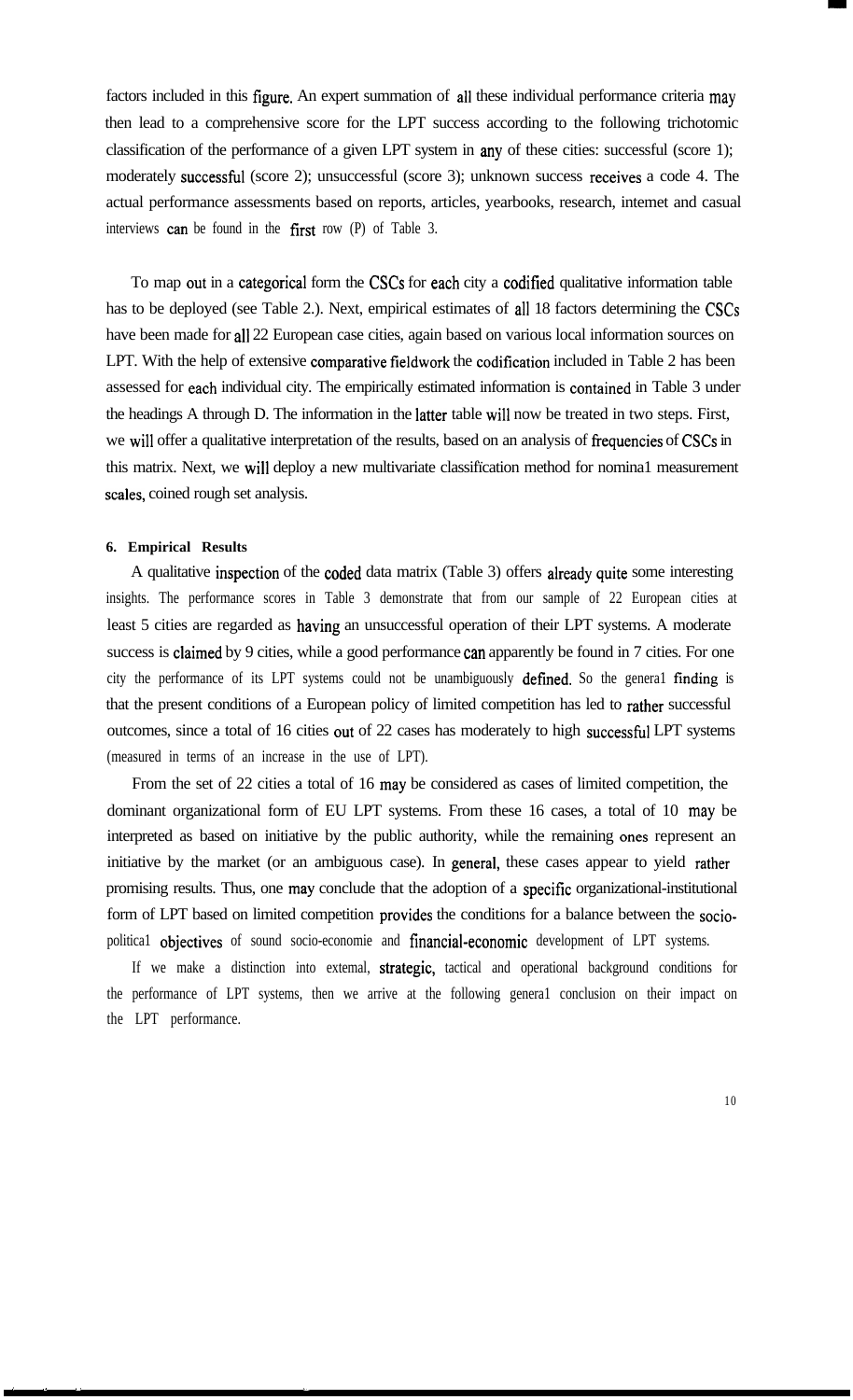|                        |                                                                 | Codification of CSCs                   |                                                         |                                                                   |                                                                    |                                                                                 |                                         |  |  |  |  |  |  |  |
|------------------------|-----------------------------------------------------------------|----------------------------------------|---------------------------------------------------------|-------------------------------------------------------------------|--------------------------------------------------------------------|---------------------------------------------------------------------------------|-----------------------------------------|--|--|--|--|--|--|--|
|                        |                                                                 | $\mathbf{1}$                           | $\overline{2}$                                          | 3                                                                 | 4                                                                  | 5                                                                               | 6                                       |  |  |  |  |  |  |  |
| CSCs                   | <b>External</b>                                                 |                                        |                                                         |                                                                   |                                                                    |                                                                                 |                                         |  |  |  |  |  |  |  |
| A <sub>1</sub>         | <b>Size</b>                                                     | $>3$ mln                               | $3$ mln $\ge x \ge$<br>$1$ m $ln$                       | 1mln >x><br>500.000                                               | $<$ 500.000                                                        |                                                                                 |                                         |  |  |  |  |  |  |  |
| $\overline{A2}$        | Nr. of people/<br>km2                                           | >2000                                  | 2000 > x ><br>1000                                      | < 1000                                                            |                                                                    |                                                                                 |                                         |  |  |  |  |  |  |  |
| $\overline{A3}$        | <b>Distribution</b>                                             | Yes                                    | Not<br>significant                                      |                                                                   |                                                                    |                                                                                 |                                         |  |  |  |  |  |  |  |
| $\overline{A4}$        | Incidental large<br>manifestations                              | Yes                                    | <b>No</b>                                               |                                                                   |                                                                    |                                                                                 |                                         |  |  |  |  |  |  |  |
|                        | <b>Strategic</b>                                                |                                        |                                                         |                                                                   |                                                                    |                                                                                 |                                         |  |  |  |  |  |  |  |
| B1                     | Policy interest<br>Large                                        |                                        | Average                                                 | <b>Not</b><br>significant                                         |                                                                    |                                                                                 |                                         |  |  |  |  |  |  |  |
| $\overline{B2}$        | Specific LPT<br>legislation                                     | General<br>legislation                 | Specific<br>legislation                                 | Not<br>significant                                                | Unknown                                                            |                                                                                 |                                         |  |  |  |  |  |  |  |
| $\overline{B3}$        | <b>Integration LPT</b><br>and urban<br>development              | Systematic                             | Project -<br>based                                      | <b>Not</b><br>significant                                         |                                                                    |                                                                                 |                                         |  |  |  |  |  |  |  |
| <b>B4</b>              | Match between<br>LPT and<br>authorities                         | Yes                                    | No                                                      |                                                                   |                                                                    |                                                                                 |                                         |  |  |  |  |  |  |  |
|                        | <b>Tactical</b>                                                 |                                        |                                                         | Limited                                                           |                                                                    |                                                                                 |                                         |  |  |  |  |  |  |  |
| C1                     | Organizational<br>framework                                     | Regulated                              | Limited<br>competition;<br>initiative of<br>authorities |                                                                   | Limited<br>competition;<br>initiative of<br>market/<br>authorities | Deregulated<br>market                                                           | Combina-<br>tion of main<br>types       |  |  |  |  |  |  |  |
| $\overline{C2}$        | Financial<br>framework                                          | Net<br>cost<br>contract                | Gross<br>cost<br>contract                               | Manage-<br>ment<br>contract                                       | Unknown                                                            |                                                                                 |                                         |  |  |  |  |  |  |  |
| C <sub>3</sub>         | Subsidies (%<br>operational costs)                              | < 25%                                  | 25%-50%                                                 | $>50\%$                                                           | Unknown                                                            |                                                                                 |                                         |  |  |  |  |  |  |  |
| $\overline{C4}$        | Public-private<br>partnership                                   | Infrastruc-<br>ture related            | LPT service<br>related                                  | Infrastruc-<br>ture and<br>LPT service<br>related                 | No<br>partnership                                                  | Unknown                                                                         |                                         |  |  |  |  |  |  |  |
| $\overline{\text{C5}}$ | Integration of<br>LPT with<br>alternative modes<br>of transport | <b>Yes</b>                             | Not<br>significant                                      | Unknown                                                           |                                                                    |                                                                                 |                                         |  |  |  |  |  |  |  |
|                        | Operational                                                     |                                        |                                                         |                                                                   |                                                                    |                                                                                 |                                         |  |  |  |  |  |  |  |
| D1                     | Variety in LPT<br>services                                      | Bus/tram/<br>(sub-)urban<br>heavy rail | Bus/metro/<br>(sub-) urban<br>heavy rail                | $Bus/(sub-)$<br>urban light<br>rail/(sub)-<br>urban heavy<br>rail | Bus/(sub-)<br>urban heavy<br>rail                                  | Bus/tram<br>and/or metro<br>and/or light<br>rail//(sub-)<br>urban heavy<br>rail | Other<br>important<br>combina-<br>tions |  |  |  |  |  |  |  |
| $+22$                  | Priorities of LPT                                               | Yes                                    | $\del{\pi}$                                             | Unknown                                                           |                                                                    |                                                                                 |                                         |  |  |  |  |  |  |  |
|                        | with respect to<br>other traffic                                |                                        |                                                         |                                                                   |                                                                    |                                                                                 |                                         |  |  |  |  |  |  |  |
| D <sub>3</sub>         | Density of LPT                                                  | High                                   | Average                                                 | Low                                                               | Unknown                                                            |                                                                                 |                                         |  |  |  |  |  |  |  |
| D <sub>4</sub>         | Integration of<br>LPT                                           | High                                   | Average                                                 | Low                                                               | Unknown                                                            |                                                                                 |                                         |  |  |  |  |  |  |  |
| $\overline{D5}$        | LPT marketing<br>and information                                | High                                   | Average                                                 | Low                                                               | Unknown                                                            |                                                                                 |                                         |  |  |  |  |  |  |  |

'able 2. The codifïed table for the CSCs of LPT systems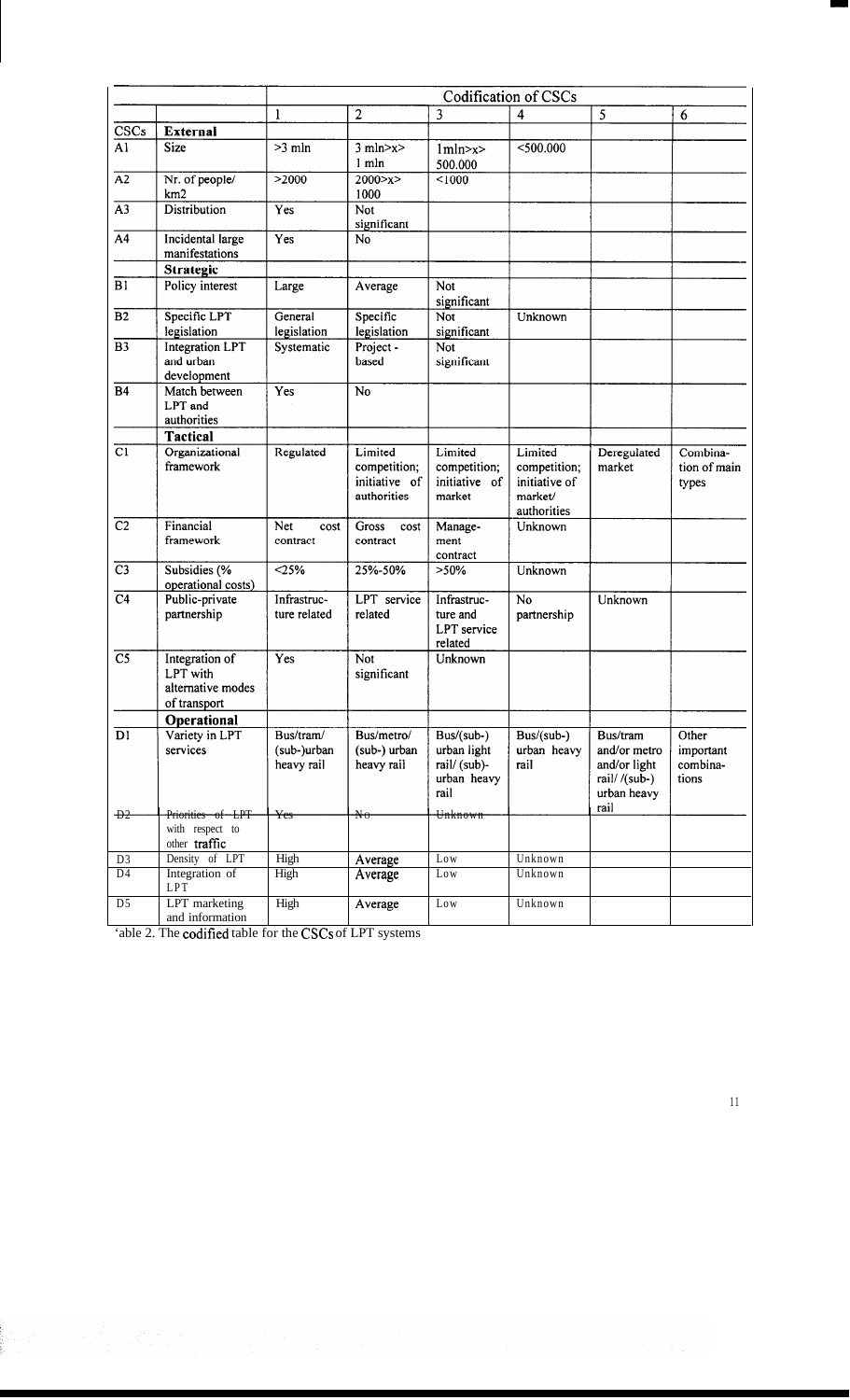|                | EUROPEAN CASE CITIES |                  |                  |                  |                         |                  |                |                  |                  |                |                |                  |                  |                         |                  |                  |                  |                  |                 |                  |                 |                  |
|----------------|----------------------|------------------|------------------|------------------|-------------------------|------------------|----------------|------------------|------------------|----------------|----------------|------------------|------------------|-------------------------|------------------|------------------|------------------|------------------|-----------------|------------------|-----------------|------------------|
| <b>CSCs</b>    | 1                    | $\boldsymbol{2}$ | $\bf{3}$         | $\boldsymbol{4}$ | $\overline{\mathbf{5}}$ | $\bf{6}$         | $\mathbf{7}$   | 8                | $\boldsymbol{9}$ | 10             | 11             | 12               | 13               | 14                      | 15               | 16               | $\overline{17}$  | 18               | 19              | 20               | 21              | $\overline{22}$  |
| $\overline{P}$ | 3                    | $\boldsymbol{2}$ | $\boldsymbol{2}$ | $\mathbf{1}$     | 3                       | $\boldsymbol{2}$ | $\overline{2}$ |                  | $\mathbf{2}$     | 13             |                | $\overline{2}$   |                  | $\overline{14}$         | $\mathbf{1}$     | $\mathbf{2}$     | 3                | $2^{\circ}$      | $\overline{12}$ |                  | $\mathbf{2}$    | -1               |
| AI             | 1                    | 1                |                  | 4                | 3                       | $\mathbf{2}$     | $\mathbf{2}$   | $\boldsymbol{2}$ | 3                | 2              | 3              | 3                |                  | $\overline{2}$          | 3                | $\mathbf{2}$     | $\mathbf{3}$     | $\mathbf{2}$     | 12              |                  | $\mathbf{2}$    | $\boldsymbol{2}$ |
| A2             | $\mathbf{2}$         |                  |                  | 3                | 3                       | 1                | $\mathbf{1}$   |                  | 2                | $\mathbf{2}$   |                | 111              |                  | $\boldsymbol{2}$        | $\mathbf{2}$     | 3                | $\boldsymbol{2}$ | $\mathbf{2}$     | 2               |                  | l 3             |                  |
| A <sub>3</sub> | $12\,$               | 12 <sup>°</sup>  | $\overline{2}$   | $\overline{2}$   |                         | $\overline{2}$   | $\overline{2}$ | $\overline{2}$   | $\overline{2}$   | $\overline{2}$ | $\mathbf{1}$   | $\mathbf{1}$     | $\overline{2}$   | $\overline{2}$          | $\mathbf{1}$     | $\mathbf{1}$     | $\mathbf{1}$     | 2                | $\overline{2}$  | $\overline{2}$   | $\overline{2}$  | $\overline{2}$   |
| A <sub>4</sub> | $\mathbf{2}$         | $\boldsymbol{2}$ |                  | $\overline{2}$   | $\boldsymbol{2}$        | $\boldsymbol{2}$ |                | 11               | 2 <sup>1</sup>   |                | 12             |                  | 12               | $\overline{2}$          |                  | $\mathbf{2}$     | 11               |                  |                 | $\mathbf{2}$     |                 | $\mathbf{1}$     |
| B <sub>l</sub> | $\mathbf{2}$         | $\mathbf{1}$     | 1                | $\mathbf{1}$     | 3                       | $\mathbf{2}$     |                | $\mathbf{2}$     | 12               |                | $\mathbf{2}$   |                  | 1111             | $\mathbf{2}$            |                  | $\boldsymbol{2}$ | $\mathbf{2}$     | $\mathbf{1}$     | $\mathbf{1}$    | $\mathbf{1}$     | 1               | $\mathbf{1}$     |
| B2             | $\mathbf{2}$         | $\mathbf{2}$     |                  | 12               | 11                      | $\boldsymbol{A}$ |                | $\mathbf{2}$     | $12 \,$          |                | 11             |                  | $\mathbf{2}$     | 12                      |                  | $\boldsymbol{2}$ | $\overline{12}$  | $\mathbf{2}$     |                 |                  |                 | 3                |
| <b>B3</b>      | $\mathbf{2}$         | $\mathbf{1}$     | 1                | $\mathbf{1}$     | 2                       | 12               |                | 12               |                  |                | 12             |                  | $\mathbf{2}$     | 12                      |                  | $\boldsymbol{2}$ | $\mathbf{2}$     | 11               |                 | $\mathbf{2}$     |                 | 3                |
| <b>B4</b>      | $\bf{z}$             |                  | 12               |                  | 12                      |                  | 12             |                  | 11               |                | 12             |                  | 11               | $\overline{12}$         |                  | 1Þ               | $\overline{11}$  |                  |                 | $\mathbf{1}$     |                 | $\overline{2}$   |
| C1             | 12                   | 2                | 11               |                  |                         | $\overline{2}$   | 2              | $\overline{2}$   | $\mathfrak{Z}$   | $\mathcal{R}$  |                | n                | 2                | 6                       | 6                | $\mathcal{L}$    | $\overline{2}$   | $\overline{2}$   | $\overline{4}$  |                  | 112             | $\mathfrak{Z}$   |
| c2             | 12                   | $\mathbf{2}$     | 3 <sup>1</sup>   |                  |                         | 11               | $\mathbf{2}$   | $\boldsymbol{2}$ | 3 <sup>1</sup>   | $\overline{2}$ |                |                  | $\mathbf{2}$     | 12                      |                  | 12               | 12               |                  | $\mathbf{2}$    | $\mathbf{2}$     |                 | $\boldsymbol{2}$ |
| c3             | $\boldsymbol{2}$     | $\boldsymbol{2}$ | $\mathbf{3}$     | $\boldsymbol{2}$ | $\mathbf{3}$            | $\mathbf{3}$     | $\mathbf{3}$   | $\boldsymbol{2}$ | $\mathbf{3}$     | $\mathbf{1}$   | $\overline{3}$ | $\boldsymbol{2}$ | 4                | $\overline{\mathbf{4}}$ | $\boldsymbol{2}$ | $\mathbf{3}$     | $\boldsymbol{2}$ | $\boldsymbol{2}$ | 3               | $\mathbf{3}$     | $\mathbf{3}$    | $\mathbf{3}$     |
| c <sub>4</sub> | 11                   | $\overline{3}$   | 4                |                  |                         | 13               | $\overline{4}$ | $\overline{4}$   | $\overline{4}$   | 51             |                |                  | $\overline{4}$   | 3                       | $\overline{4}$   | $5\overline{)}$  | 4                | 4                | $\overline{4}$  |                  | 12              | $\overline{4}$   |
| c <sub>5</sub> | 13                   | 1 <sup>1</sup>   |                  | $\mathbf{2}$     |                         | 111              | $\overline{2}$ |                  |                  | $\mathbf{2}$   | 3 <sup>1</sup> |                  | 3                | 1                       | $\boldsymbol{2}$ | 3                | $2^{\circ}$      | 1                | $\mathbf{1}$    | 1                | $\mathbf{1}$    | $\mathbf{1}$     |
| DI             | $\boldsymbol{2}$     | 5 <sup>5</sup>   | $5^{\circ}$      | 5 <sup>1</sup>   |                         | 4                | 5              | $5\overline{)}$  | 4                | 14             | 18             |                  | 5                | $\overline{4}$          | $5\overline{)}$  | $\overline{4}$   | $5\overline{)}$  | 5 <sup>5</sup>   | $5\overline{)}$ | $5\overline{)}$  | $5\overline{)}$ | $5\phantom{.0}$  |
| D2             | 12                   | 13               |                  | 13               | $\mathbf{2}$            | 3                |                | B.               | 3 <sup>1</sup>   | 3 <sup>1</sup> | $\overline{3}$ |                  | 3                | $\mathbf{2}$            | 13               |                  | 12               |                  | ß               | 11               |                 | 3                |
| D <sub>3</sub> | 2                    | $\overline{2}$   | 17               |                  | 3                       | $\overline{2}$   | $\overline{2}$ |                  | 11               | 2              | 2              |                  | 12               | $\overline{4}$          | 2                | 14               |                  | 11               | $\overline{2}$  |                  |                 | 2                |
| D <sub>4</sub> | 3                    | 1 <sup>1</sup>   |                  | $\mathbf{2}$     |                         | 3                |                | 1111             | $\boldsymbol{2}$ |                | 12             |                  | $\boldsymbol{2}$ | 3                       | 3                | $\mathbf{2}$     | 1                | $\mathbf{1}$     |                 | $\boldsymbol{2}$ |                 | $\mathbf{1}$     |
| D <sub>5</sub> | $\mathbf{2}$         | 12               |                  |                  | 3                       | 4                | 3 <sup>1</sup> |                  |                  | 12             | 4              |                  | $3^{\circ}$      | $\mathbf{2}$            | 3 <sup>1</sup>   | $\mathbf{2}$     |                  | 4                | 14              | 14               |                 | $\overline{2}$   |

Table 3. The coded data base on performance (P) and CSCs (A, B, C, D) of European LPT systems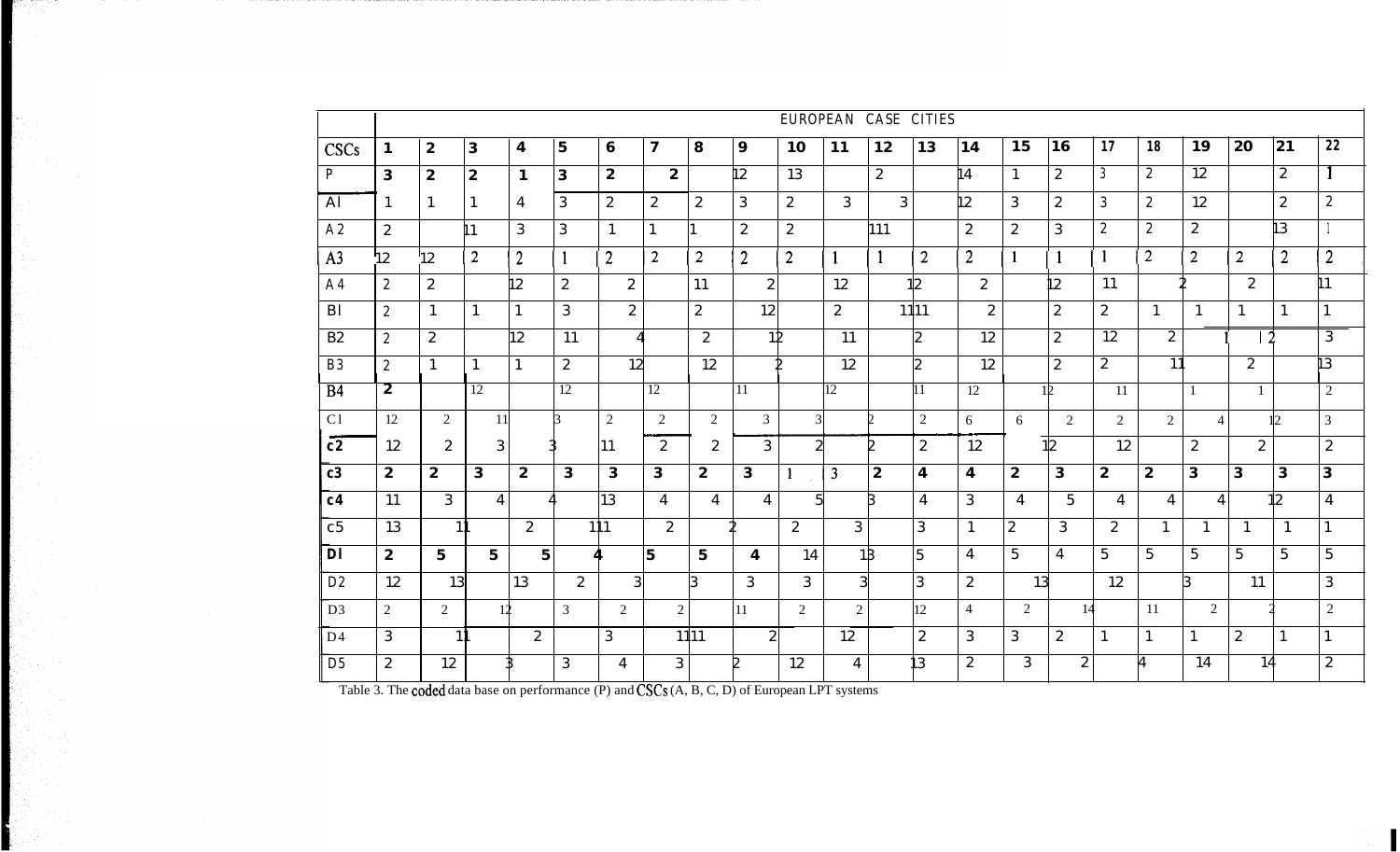The *external* factors do not appear to exert an unambiguous impact on the success scores of LPT. Although these are some clear links with some of the constituents of the external factors, the overall result is inconclusive.

For the *strategie* factors we observe a more straightforward influence on the success score of LPT. In particular, the quality of governance and management appears to be a decisive positive factor (e.g., for Bern and Paris). On the other hand, overorganization of the LPT Systems leads most likely to a failure.

At the *tactical* level we also observe interesting findings. In particular, cities with an LPT system govemed by regulated or limited competition appear to yield a good performance. This should also be reflected in a sound division of financial responsibilities of al1 stakeholders, especially in the context of a gross tost contract or a clear management contract. Furthermore, it appears that high subsidies for LPT systems lead to an unsatisfactory financial and socio-economie performance, while moderate subsidies appear to yield in genera1 good results. Clearly, marked incentives do stimulate the performance of LPT systems.

And finally, at the *operational* level we find that the presence of an integrated LPT system with different modalities tend to offer a better performance.

We may conclude that there is not a single, preponderant and unambiguous performance cause for LPT systems. Our cases demonstrate clearly that the success (or failure) has a multidimensional causality structure. This means that we have to investigate also the simultaneous occurrence of combinations of the four above mentioned critical success conditions. This wil1 be done in the next stage of our analysis.

In the second place, we wil1 now use a recently developed qualitative classification method, viz. *rough set analysis,* to extract new insights from the nomina1 data in Table 3. We have a data base of 22 cases (i.e., cities) each characterised by a performance indicator (or nomina1 value of a success indicator). Furthermore, the discriminatory score of this performance indicator is 'explained' by the nomina1 values of the CSCs in our codified table, subdivided into four main categories (extemal, strategie, tactical and operational). Each of these categories is subdivided into subcategories, so that altogether we have 18 explanatory factors. Thus, we have to explain the nomina1 expression for a success factor regarding the performance of LPT systems fì-om an underlying set of nomina1 expressions for CSCs. It is clear that, even apart from the smal1 sample of 22 cities, this is statistically an impossible task due to the low level of measurement (i.e., nominal data).

Nevertheless, our codifïed information table may represent a latent structure through which the value of a performance indicator may yet be explained by means of combinatorial logie. In this context, the use of techniques from artificial intelligence, in particular rough set analysis, may be helpful. Rough set methods are multivariate classification methods that aim to detect pattems in a data base, even in the case of low measurement scales (including nomina1 scales). They are not based on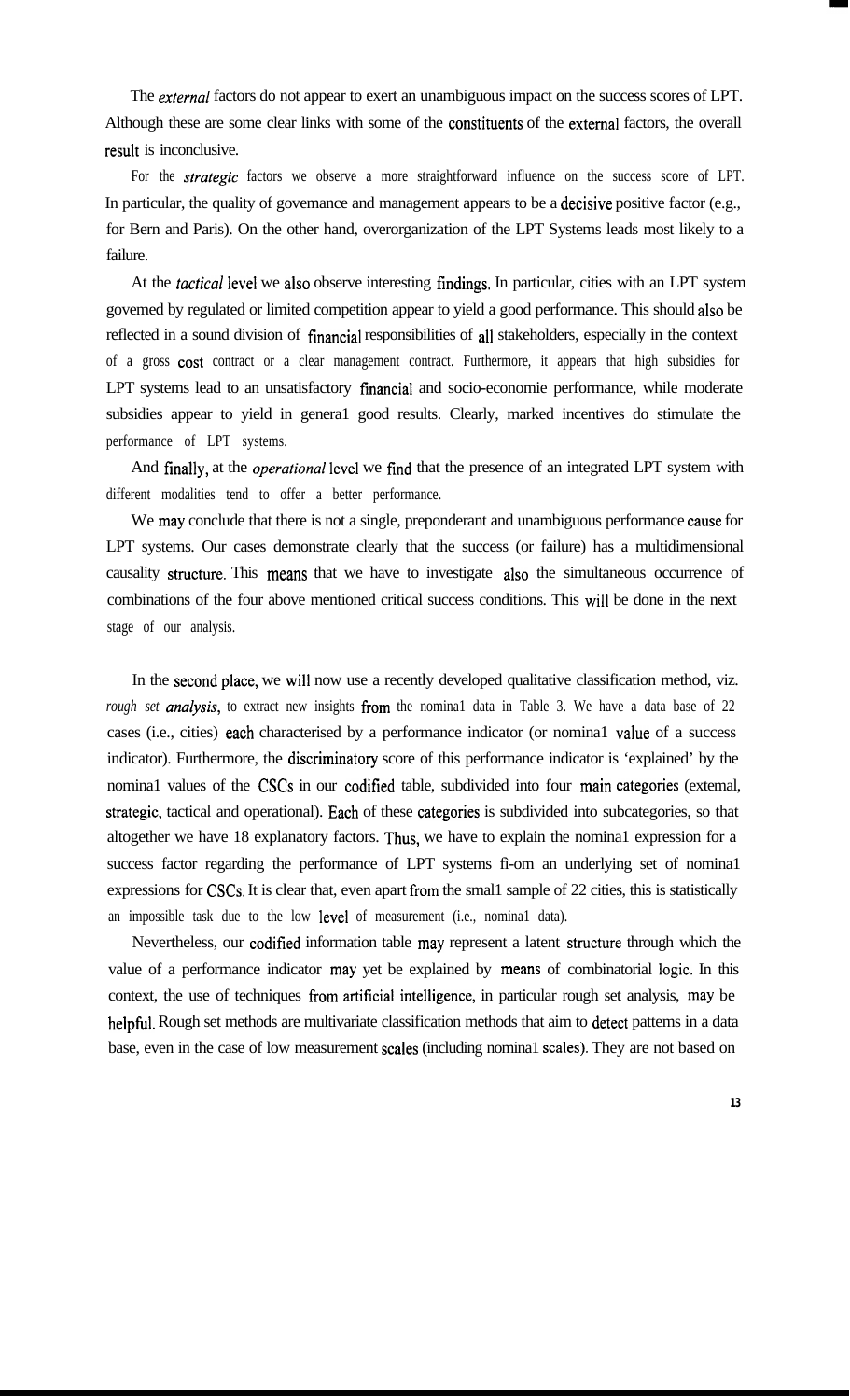conventional statistics, but on the identifïcation of deterministic rules (or statements) that are supported by the data base at hand.

Such rules often take the form of 'if...then' statements and reveal under which conditions (i.e., combinations of values of the explanatory variables in the data base) a certain score on the dependent variable is valid. Thus, the result of a rough set analysis is a series of deterministic statements ('decision rules') of an 'if.. . then' nature. If a certain variable shows up in al1 conditional statements, it offers apparently an explanatory contribution in al1 cases. Such a variable is called a 'core'. In this deterministic way relevant critical success factors can be identified.

We will now present the conditional statements which emerge from the application of a rough set analysis to the above data base (using the ROSE software programme). This application of rough set methods leads to the following 7 decision rules, i.e. conditional statements which explain under which conditions (values of CSCs) a certain performance score is realized.

- (i).  $(B2 = 2) \& (C4 = 4) \& (C5 = 3) \rightarrow P=1$
- (ii).  $(C4=4) \& (D3=2) \rightarrow P=1$
- (iii).  $(A3=2) \& (C1=2) \& (D1=5) \& (D4=1) \rightarrow P=2$
- (iv).  $(D5=1) \rightarrow P=2$
- (v).  $(A1=2) \& (B1=2) \& (C2=1) \rightarrow P=2$
- (vi).  $(A3=1) & (B2=1) & (C5=2) \rightarrow P=3$
- (vii). (C2=1) & (D4=3)  $\rightarrow$  P=3

These results show that there is no core (i.e., a common factor in each of these decision rules), although the accuracy of the approximation in this set of rules appears to be high. Essentially there are many reducts that provide an optimal representation of this multivariate classification. Attributes with a relatively high frequency in these reducts appear to be A2, A3, B2, B4, Cl, D3 and D5, with the highest frequency for D5.

The various decision rules specified above can be interpreted in a straightforward way. Let us take as an example rule (vii), which states that a failure of a LPT system (i.e.,  $P=3$ ) may be the result of a combination of a financial framework based on a net cost contract (i.e.,  $C2=1$ ) and a very low leve1 of integration within the LPT system concemed (i.e., D4=3).

These decision rules look rather complex, but can in various cases be interpreted in a straightforward way. For example, tule (i) claims that a successful LPT system may emerge when there is a specific, customized and non-overloaded regulartory regime and when the privileged position of LPT systems is so strong, that no public-private partnership is necessary. Similarly, tule (ii) stipulates that, with a fair density of LPT systems, such that no complementary support mechanisms in the form of public-private partnership are needed, the LPT system concemed tends to be successful. Another